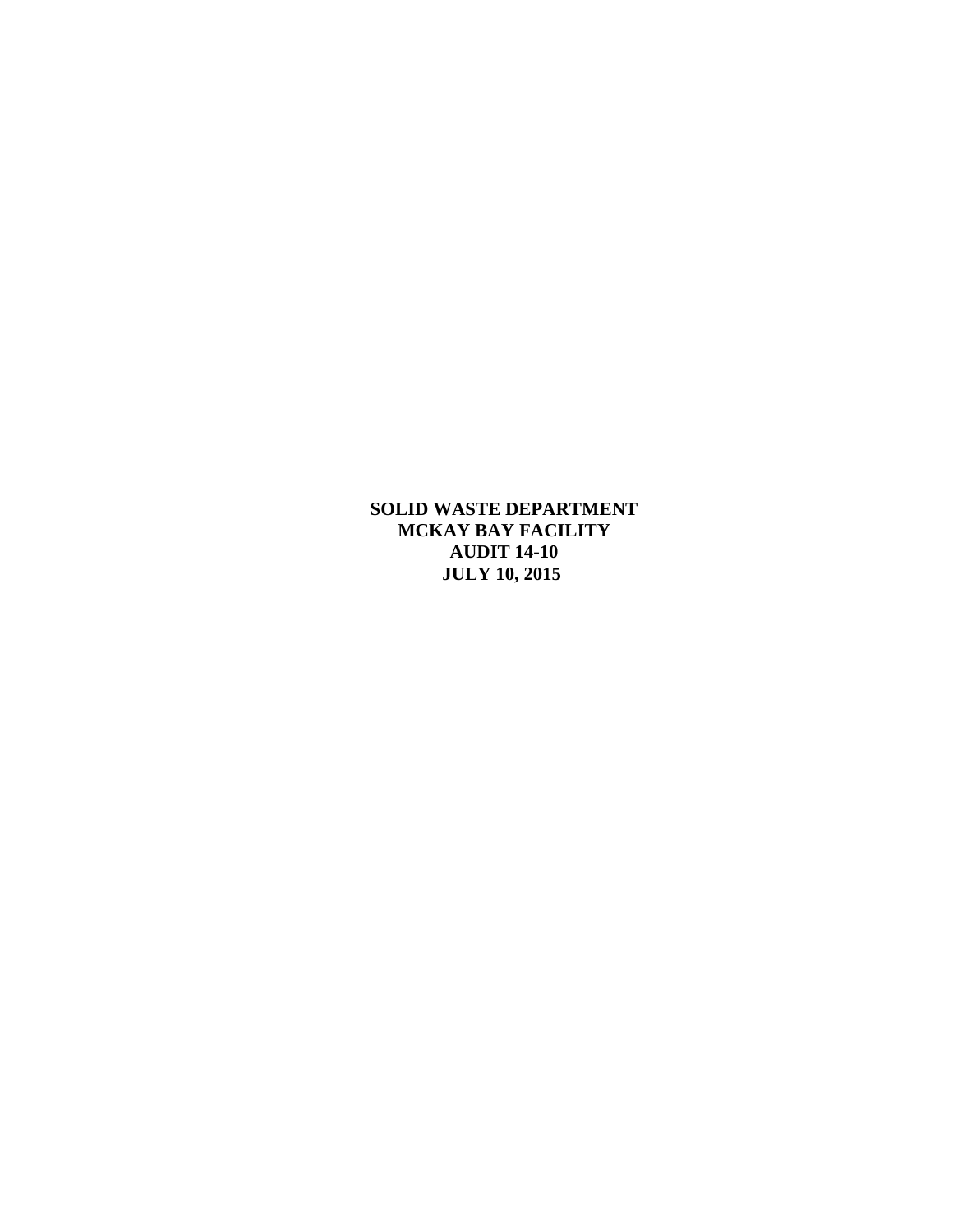# **CITY OF TAMPA**



**Bob Buckhorn, Mayor**

**Internal Audit Department**

**Christine Glover, Internal Audit Director**

July 10, 2015

Honorable Bob Buckhorn Mayor, City of Tampa 1 City Hall Plaza Tampa, Florida

RE: McKay Bay Facility Audit 14-10

Dear Mayor Buckhorn:

Attached is the Internal Audit Department's report on the McKay Bay Facility.

The Solid Waste Department has already taken positive actions in response to our recommendations. We thank the management and staff of the Solid Waste Department for their cooperation and assistance during this audit.

Sincerely

/s/ Christine Glover

Christine Glover Internal Audit Director

cc: Dennis Rogero, Chief of Staff Sonya Little, Chief Financial Officer Brad Baird, Administrator of Public Works and Utility Services Mark Wilfalk, Director of Solid Waste

**306 E. Jackson Street, 5N** • **Tampa, Florida 33602** • **(813) 274-7159** • **FAX: (813) 274-5660**

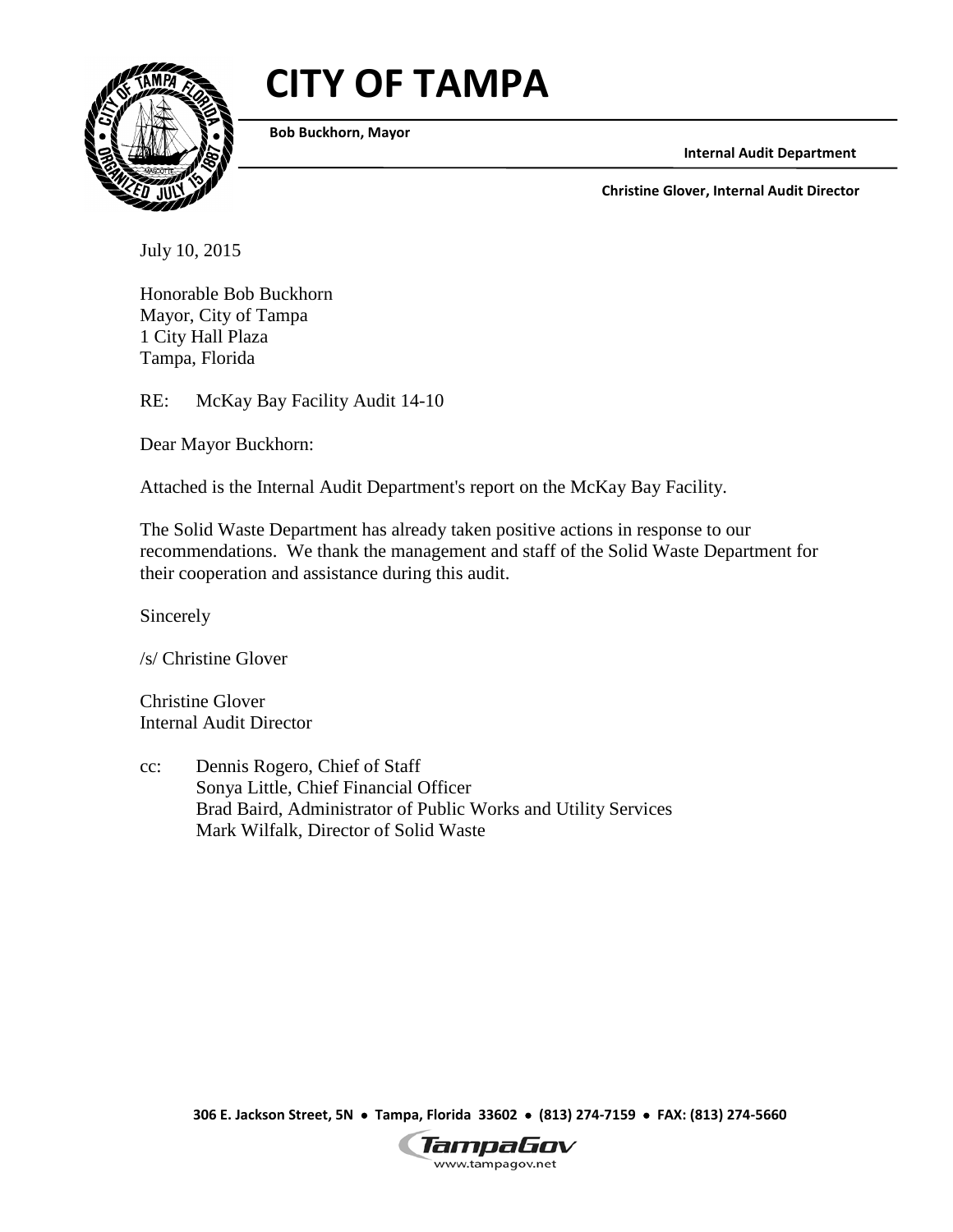## **SOLID WASTE DEPARTMENT MCKAY BAY FACILITY AUDIT 14-10 JULY 10, 2015**

/s/ Stephen Mhere

\_\_\_\_\_\_\_\_\_\_\_\_\_\_\_\_\_\_\_\_\_\_\_\_\_\_\_\_\_\_\_\_\_\_\_\_ Auditor

/s/ Christine Glover

\_\_\_\_\_\_\_\_\_\_\_\_\_\_\_\_\_\_\_\_\_\_\_\_\_\_\_\_\_\_\_\_\_\_\_\_\_\_\_ Audit Director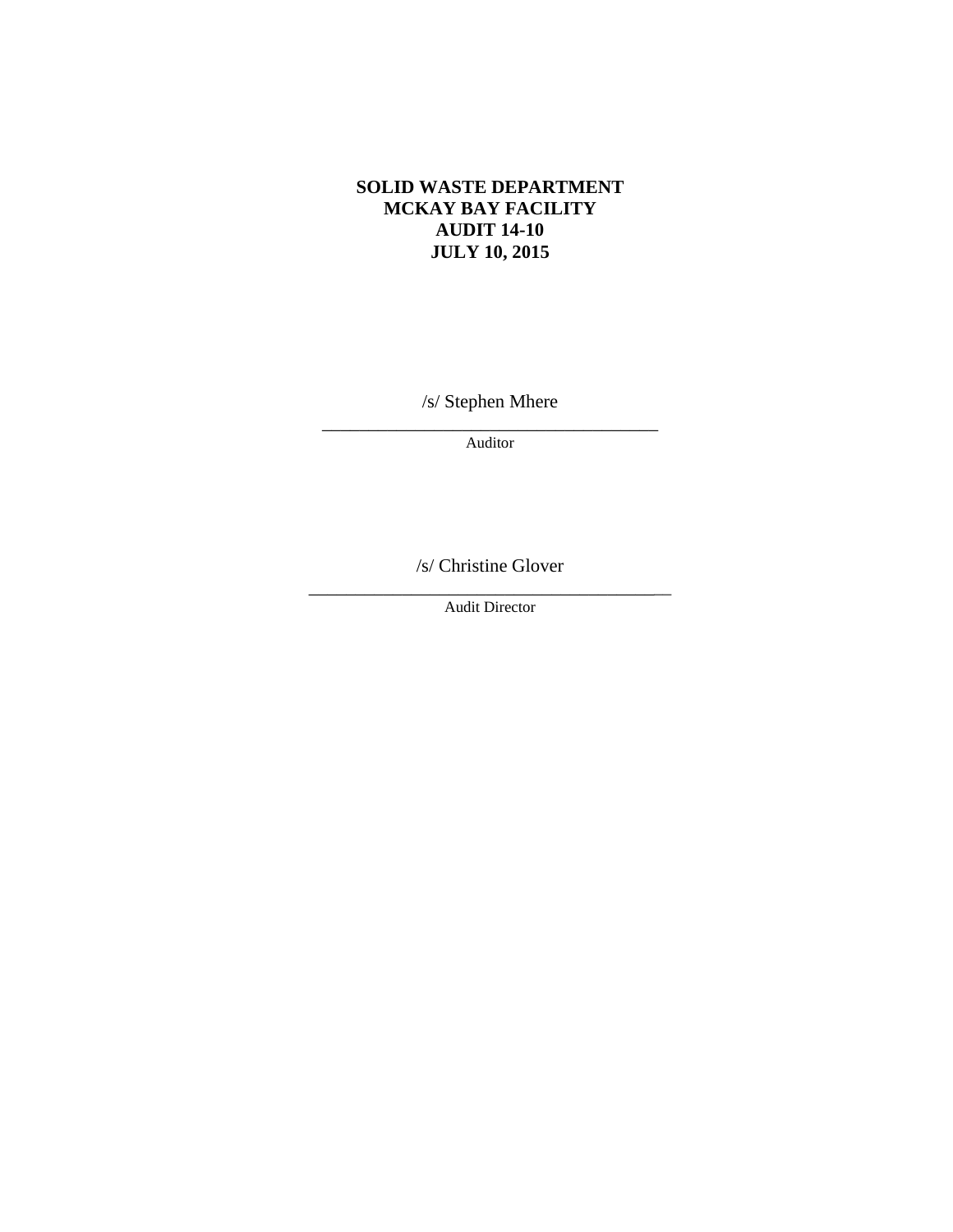### **SOLID WASTE DEPARTMENT MCKAY BAY FACILITY AUDIT 14-10**

#### **BACKGROUND**

The Solid Waste Department encompasses the McKay Bay Facility which is the central location for disposing the City's solid waste. The McKay Bay Facility consists of the Scale House, the Refuse to Energy Facility, and the Transfer Station. The following are summaries of these areas.

- **Scale House.** The City operates the Scale House which is the entry point for all vehicles entering the facility to dispose waste. The Scale House is responsible for weighing vehicles as they enter and exit the facility and collecting the fees for disposing waste. Fees for disposing waste vary based on the type of waste disposed. Vehicles entering the facility must weigh in and pay a deposit that is generally in excess of the anticipated cost of disposing the waste. The final cost is determined when the vehicles are re-weighed after disposing the waste. If the deposit was underestimated and the customer has a balance, then it is due at checkout. Similarly, if the deposit was overestimated, then the customer is refunded the excess amount paid at check out.
- **Refuse to Energy Facility.** After gaining entry into the facility, commercial vehicles proceed to the waste disposal site known as the Refuse to Energy (RTE) Facility. The RTE Facility is operated by a contractor, Wheelabrator, through an agreement with the City. To ensure that Wheelabrator fulfills its contractual obligations, the City entered into an agreement with a consulting engineering firm, Arcadis, to monitor the operations and maintenance of the facility. Arcadis conducts periodic onsite inspections and provides an annual report detailing the operational performance and maintenance levels of the RTE Facility.
- **Transfer Station.** The Transfer Station is operated by the City in accordance with its permit. The Transfer Station is responsible for accepting waste that cannot be processed at the RTE Facility or waste that must be sorted before it can be accepted by the RTE Facility. Once waste is separated, it is transported by a hauling contractor to the appropriate location for disposal.

#### **STATEMENT OF OBJECTIVES**

This audit was conducted in accordance with the Internal Audit Department's FY2014 Audit Agenda. The objectives of this audit were to determine whether:

- 1. The Scale House controls are sufficient to ensure accurate estimation and collection of fees for disposing waste.
- 2. The Transfer Station is operating in accordance with its permit standards and goals.
- 3. The contract monitor, Arcadis, is fulfilling its contractual obligations and whether there are areas with inefficiencies.
- 4. The invoice review process for the operator, Wheelabrator, is sufficient to ensure that inaccurate invoices are identified in a timely manner.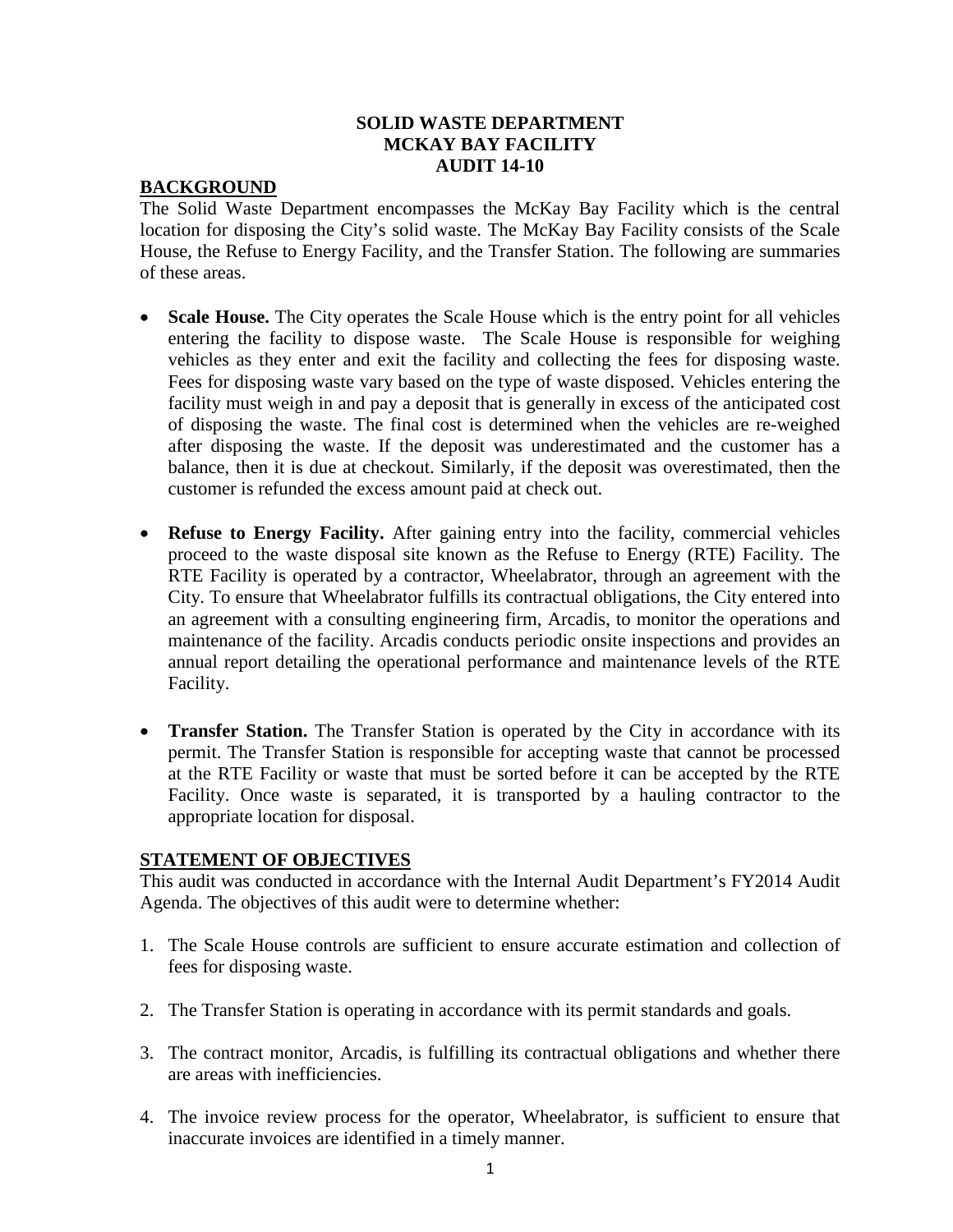## **STATEMENT OF SCOPE**

The audit covers services provided at the McKay Bay Facility from October 2013 through July 2014. However, testing was expanded to cover October 1995 through July 2014 for waste disposed directly into the furnace due to an issue identified in that area. Test work for this audit was performed related to collecting waste disposal fees at the Scale House, processing waste at the Transfer Station, and operating the Refuse to Energy Facility.

## **STATEMENT OF METHODOLOGY**

To achieve the audit objectives, the following steps were taken:

- 1. Scale House: We obtained and analyzed data from October 2013 through July 2014 of all transactions where customers either lacked sufficient funds to pay the fees incurred or did not return to weigh out. Further, we analyzed the rates in the billing system and identified an issue with the rate of waste disposed directly into the furnace. As a result, we obtained a statistically valid sample of data for waste disposed directly into the furnace. The sample size was generated using a desired confidence level of 95% with a margin of error of plus or minus 5%. The results of the statistically valid sample were extrapolated to the entire population.
- 2. Transfer Station: We obtained records of waste disposed at the Transfer Station from October 2013 through July 2014. Further, we analyzed the Transfer Station's inspection reports from the Florida Department of Environmental Protection (DEP) and conducted observations in June 2014 to determine whether the Transfer Station was operated in accordance with its permit.
- 3. Refuse to Energy Facility: We obtained invoices from both Wheelabrator and Arcadis from October 2013 through July 2014. We analyzed the documentation to determine if the invoices were accurate and if the review process identified inaccurate invoices in a timely manner.

## **STATEMENT OF AUDITING STANDARDS**

We conducted this performance audit in accordance with generally accepted government auditing standards. Those standards require that we plan and perform the audit to obtain sufficient, appropriate evidence to provide a reasonable basis for our findings and conclusions based on our audit objectives. We believe that the evidence obtained provides a reasonable basis for our findings and conclusions based on our objectives.

## **AUDIT CONCLUSIONS**

Based on the test work performed we conclude that:

- 1. Although controls are in place, the Scale House should enhance its system to ensure that all transactions are captured accurately. Further, the rates in the system should be updated to reflect the proper rates.
- 2. Adequate oversight of the Transfer Station is needed to ensure that the Transfer Station is operated in accordance with its permit standards.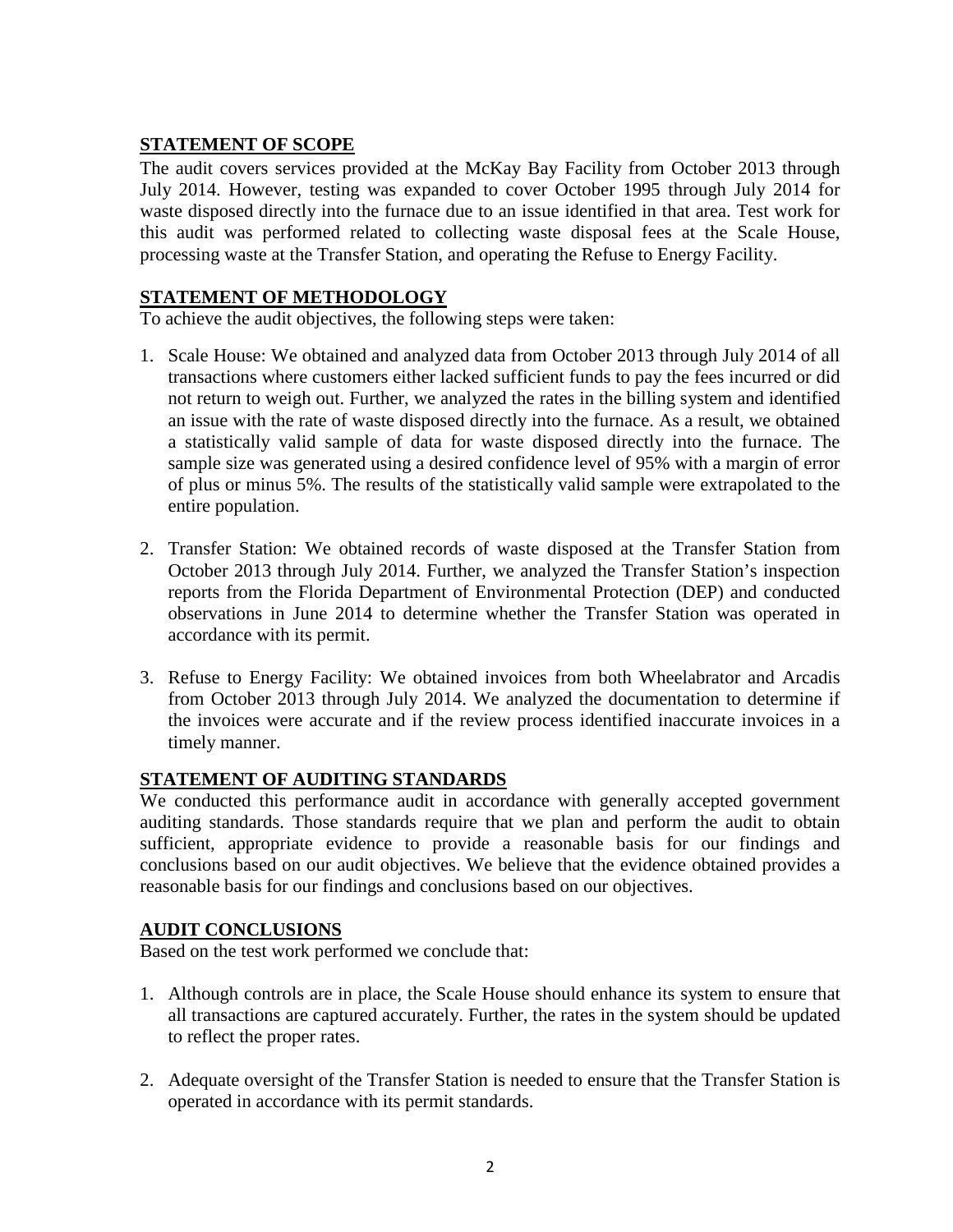- 3. Arcadis is fulfilling its contractual obligations and the City is obtaining the services it requested.
- 4. The invoice review process for Wheelabrator is sufficient to ensure that inaccurate invoices are identified in a timely manner.

#### **NOTEWORTHY ACCOMPLISHMENTS**

The Department's contractor, Wheelabrator, maintains an outstanding understanding of waste to energy operations and often exceeds regulatory agency requirements by setting more stringent standards.

While the findings discussed below may not, individually or in the aggregate, significantly impair the operations of the McKay Bay Facility, they do present risks that can be more effectively controlled.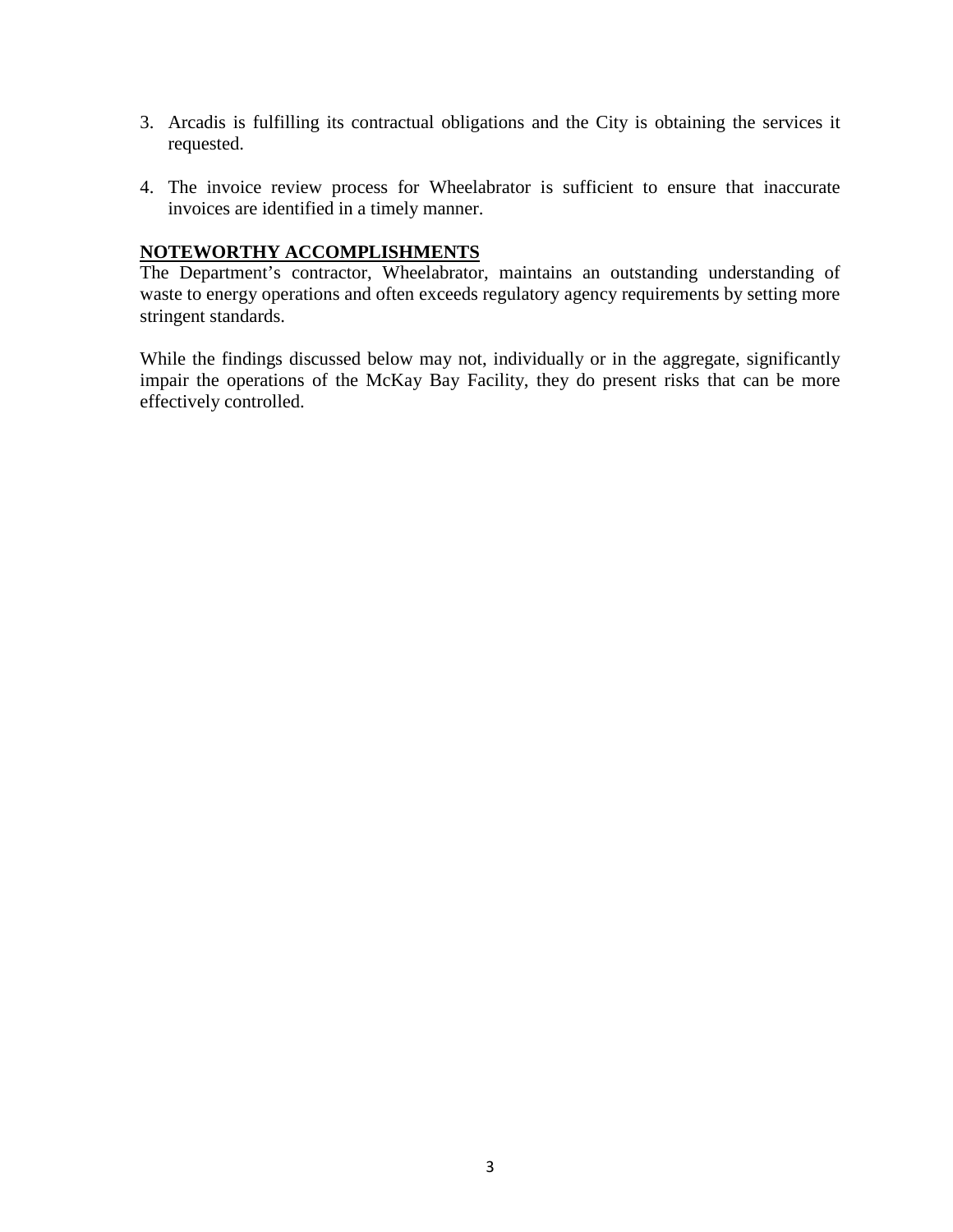# **MCKAY BAY RATES**

STATEMENT OF CONDITION: Our review noted that the billing system does not reflect the appropriate rate for waste disposed directly into the furnace. We compared the McKay Bay rates in the billing system to the rates passed by City Council resolution and found that the rate for waste that is disposed directly into the furnace was changed from \$920 per ton to \$1,100 per ton by City Council Resolution 95-1653. The higher rate went into effect on October 1, 1995, but was never updated in the billing system. We analyzed a statistically valid sample of waste disposed directly into the furnace to determine the lost revenue and found that the City potentially lost \$105,600 in revenue.

CRITERIA: City Council Resolution 95-1653 revised the rates for Solid Waste fees which included a rate increase for waste that is disposed of directly into the furnace.

CAUSE: The billing system was not updated.

EFFECT OF CONDITION: Revenues were lost and the Department is not in compliance with City Council Resolution 95-1653.

RECOMMENDATION 1: The Department should review all rates and promptly update its billing system to reflect the proper rates. Further, the Department should ensure that future rate changes are implemented timely and add procedures to verify rate changes within its billing system on a periodic basis.

MANAGEMENT RESPONSE: Management conducted research into this concern. The findings confirmed that the rate for Special Waste disposal should have been adjusted as authorized by the Tampa City Council in 1995. Since discovering this discrepancy, the Department adjusted the disposal rate for Special Waste from \$920 per ton to \$1,100.

TARGET IMPLEMENTATION DATE: May 4, 2015.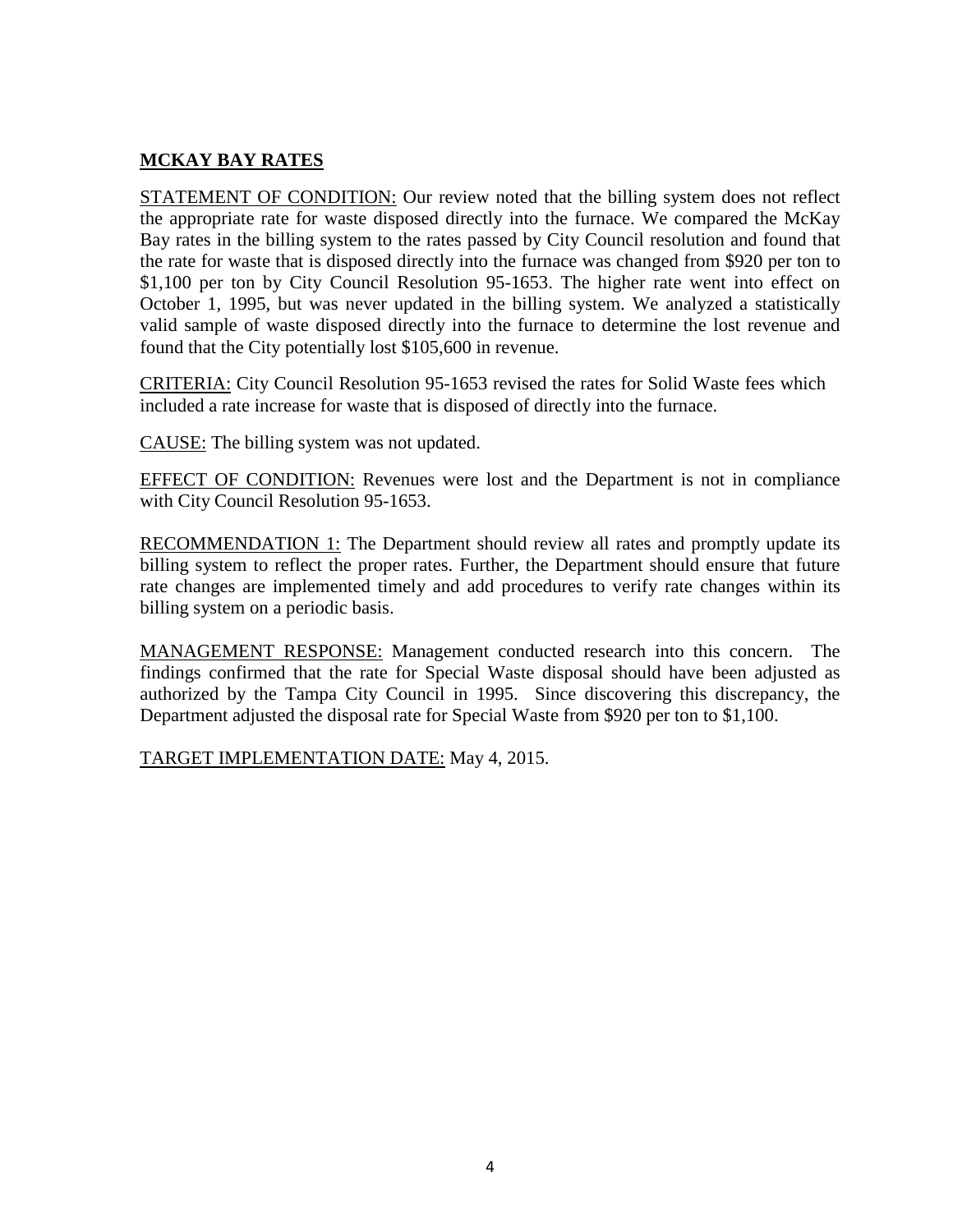## **TRANSFER STATION OVERSIGHT**

STATEMENT OF CONDITION: Oversight is not adequate to ensure that the Transfer Station is operated efficiently, safely, and within permit standards. We observed the Transfer Station over several days and found the following:

- Oversight responsibilities for staff and the public are not consistently performed, as a considerable amount of employee time is spent away from the Transfer Station. As such, the public is not sufficiently supervised and waste is disposed of in the wrong areas or in excess of the facility's capacity.
- No one is actively ensuring that personal protective equipment is used by the public who are disposing waste underneath the roofline even though extra equipment is readily available.
- The Transfer Station waste is not cleared out every week nor is the floor cleaned multiple times during the week as required.
- The main floor drain is covered in waste and is not checked for clogging as required on a daily basis.

In addition, we reviewed the Florida DEP's inspection reports of the Transfer Station performed in December 2013 and April 2014. We noted that similar issues existed during these inspections. Further, although the DEP acknowledged that corrections were made, during our observations which were conducted after the DEP's inspections, we found that some of the same conditions were again present.

CRITERIA: Section 3 of the Transfer Station's Operations Plan, which is a part of the permit, specifies how the Transfer Station should be operated. Specifically, the plan states that:

- The Transfer Station will be staffed with two to four employees and at least one trained operator will be on duty to oversee daily operations and supervise personnel.
- The floor drain should be checked daily for clogging and cleaned weekly or more frequently.
- The floor should be cleaned twice per week and the waste unloading area should be swept daily and washed at least once a week.

Further, the Transfer Station's Permit also states that waste should not be stored at the Transfer Station for more than seven days.

CAUSE: Until recently, the Transfer Station lacked a permanent supervisor in close proximity to the Transfer Station. Further, the equipment is frequently inoperable, thereby decreasing productivity.

EFFECT OF CONDITION: Failure to adhere to permit conditions could result in fines or revocation of the permit. In addition, failure to ensure that sufficient oversight is provided creates the risk that employees and the public could be injured.

RECOMMENDATION 2: The Department should ensure that sufficient oversight of the Transfer Station is provided such that the Transfer Station is operated in compliance with its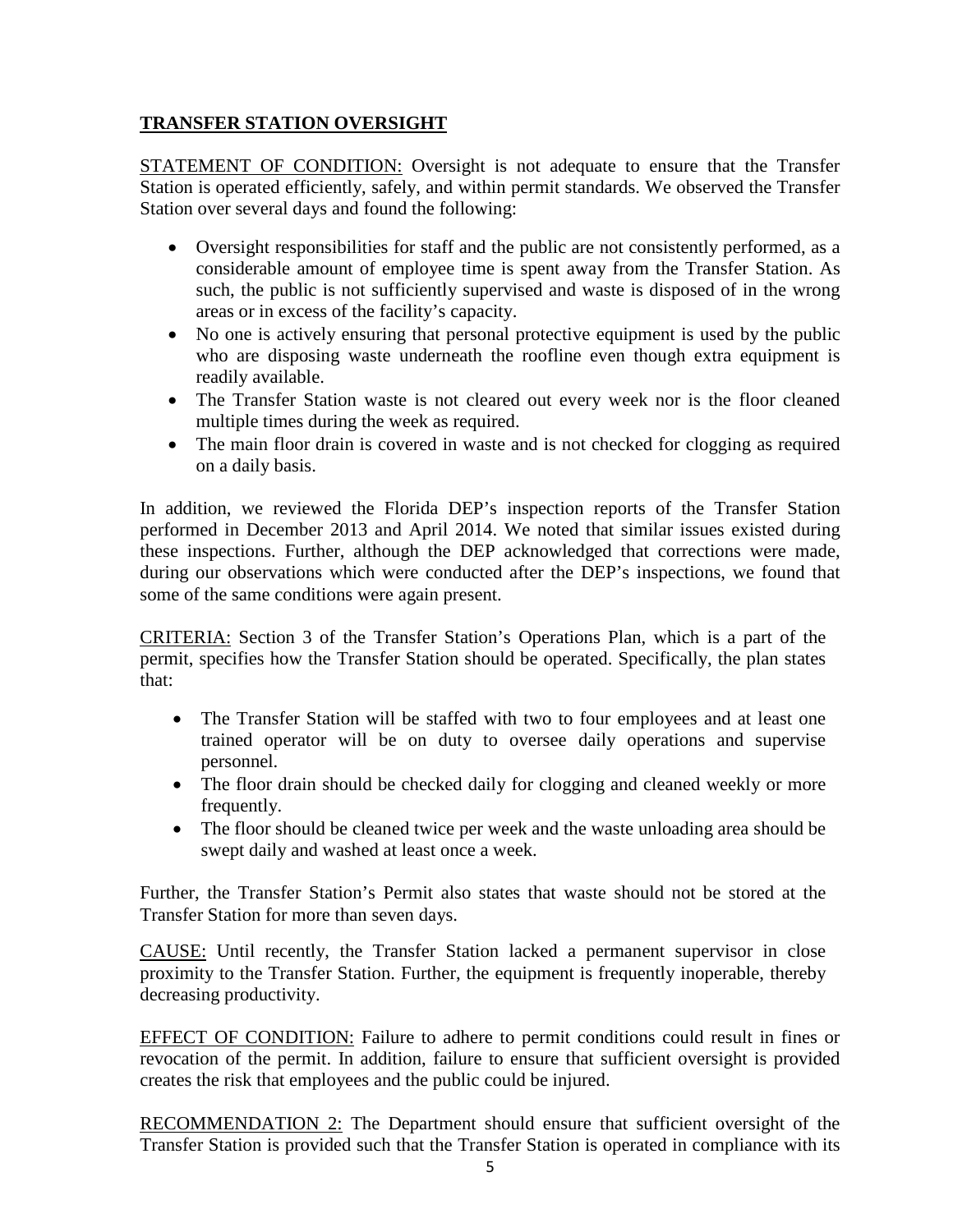permit. The Department should expedite execution and enforcement of its operating plan to avoid remedial action from the DEP.

MANAGEMENT RESPONSE: We agree with the observations and recommendations addressed in this audit of the McKay Bay Transfer Station. Prior to the commencement of this audit, the Department recognized and was in the process of addressing similar concerns identified by the auditor. Prior attempts to manage the Transfer Station operations with parttime supervision proved to be counter-productive. During the month of May 2014, a fulltime Residential Services supervisor was assigned to lead the Transfer Station operations. The full-time Transfer Station Supervisor will ensure the Transfer Station continues to function safely while maintaining full compliance with the Department of Environmental Protection's (DEP) permit operating guidelines.

Listed below, are responses to the Statement of Conditions identified in this audit.

- The supervisor is responsible for ensuring the Transfer Station is operating safely and according to DEP guidelines. In addition, when the supervisor is unavailable, the Transfer Station Monitor, Lead Driver, as well as the rest of the front line employees are expected to use independent judgment and make sound decisions when operating the citizen window and tipping floor. Priorities and expectations of Transfer Station staff will be officially documented and entered into employee files.
- Customers who utilize the Citizen Drop-off facility at the Transfer Station are not required to wear personal protective equipment (P.P.E.) as long as they are not under the roof line of the facility. The spare P.P.E. is provided as a courtesy for customers, without P.P.E., who are required to dispose of materials under the roof line of the facility. The Transfer Station employees will be expected to increase their scrutiny of customers required to discard materials underneath the roof line. In addition, the Transfer Station's standard operating procedures will be adjusted to adopt P.P.E. best practices in the industry.
- The Transfer Station floor is cleared and washed every week to the extent practicable. The amount of waste will be minimized by the supervisor by ensuring an adequate number of waste hauling transfer vehicles are provided by the vendor each week. Prior concerns regarding the limited number of available transfer vehicles, extensive loading times and inoperable equipment has been addressed by having a full-time supervisor assigned to the facility and assistance from the City's Fleet Maintenance Division.

Since the assignment of a full-time supervisor at the facility, the floor drains are being adequately maintained. The supervisor is responsible for conducting weekly reviews and briefings with the staff to ensure this task is performed accordingly. This was corrected immediately and regular monitoring and cleaning is logged and recorded.

## TARGET IMPLEMENTATION DATE: November 30, 2014

UPDATED MANAGEMENT RESPONSE: The full-time supervisor at the transfer station continues to maintain the operation according to our Operations Plan and the Department of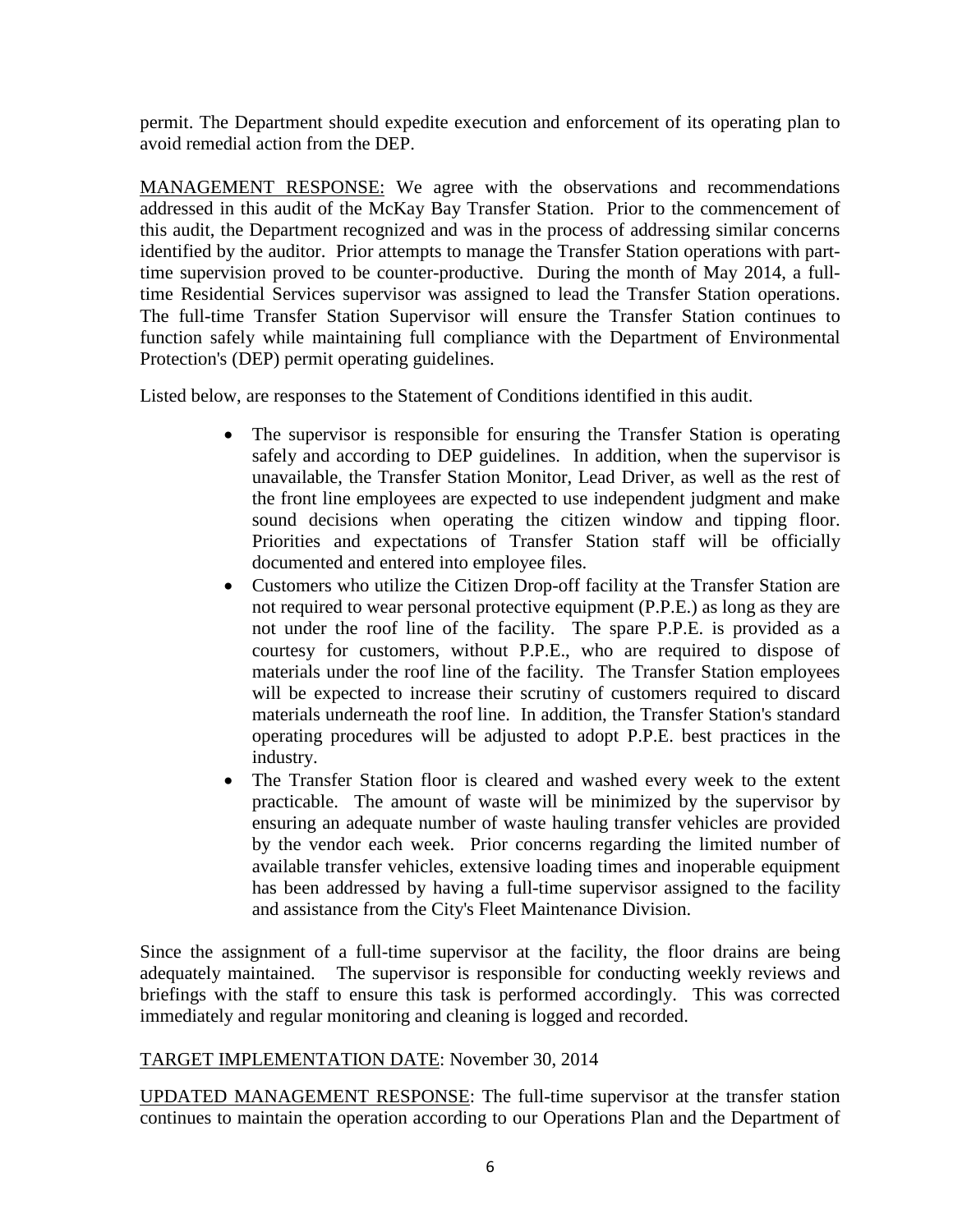Environmental Protection guidelines. The supervisor has clarified performance duties and expectations for each employee assigned to work at this facility.

- Effective December 1, 2014, new personal protective equipment (PPE) standard operating procedures require all operators of commercial vehicles provide and utilize their own PPE when utilizing the transfer station. PPE is not required for customers who wish to utilize the citizen drop-off bay since they are not required to enter beneath the roof line when discarding items. When extensive wait times are eminent at the citizen drop-off bay, transfer station monitors take proactive measures to decrease waiting times by providing PPE to customers and directing them to utilize the tipping floor.
- The transfer station continues to operate under the "first in, first out" rule. The tipping floor is cleared out at the end of the week to the extent practical. The floor is washed and cleaned daily where accessible. The current load times are exceeding the benchmark set by the department and truck availability has not been an issue due to supervisor communication with the contractor.
- The leachate drains are cleaned twice a week and monitored daily by the Transfer Station Monitor and Lead Driver. Records of these inspections are maintained on a leachate inspection log which indicates the date and time the inspection occurred. In addition, new lids have been fabricated and installed over the leachate containment tank systems.
- February 5, 2015, the transfer station had annual inspection by the Department of Environmental Protection. Although the original report has not been finalized, the DEP inspector verbally confirmed all of the transfer station was passed the inspection and staff either met or exceeded compliance standards in all areas of the inspection. Despite multiple requests to obtain the final written report from DEP, as of June 10, 2015, the department has not received the final inspection documents.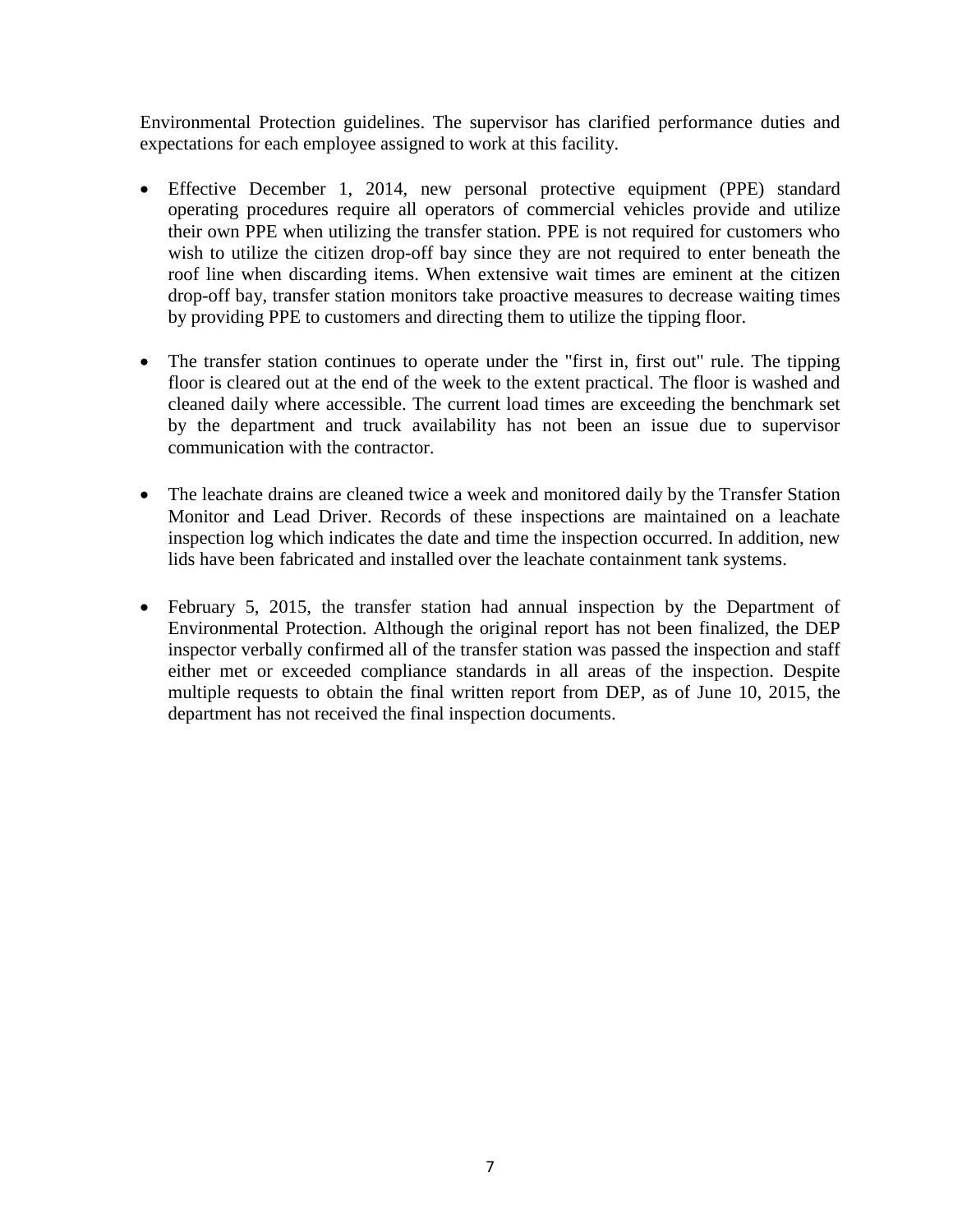## **SCALE HOUSE TRANSACTIONS**

STATEMENT OF CONDITION: Occasionally, Scale House transactions are forced closed and do not accurately represent the transactions. We reviewed documentation from October 2013 through July 2014 and found 101 transactions that were forced closed out of about 34,843 transactions. We noted that when customers do not return to check out, their tickets are manually adjusted in the Auto Scale system by creating data to generate a ticket with a charge equal to or slightly less than the amount collected. The difference is documented on a form outside of the system and marked as a forfeited refund.

Similarly, when customers do not have sufficient funds to pay their disposal fees, their tickets are manually adjusted in the Auto Scale system by creating data to generate a ticket with a charge equal to the amount collected. The outstanding balance is documented on a form outside of the system until the customer returns to pay the balance. When the customer returns, data is created to generate a ticket in the system with a charge equal to the amount that the customer is paying.

CRITERIA: The Scale House's cash deposit policy requires customers to pay a deposit for the waste that is discarded to ensure that customers have sufficient funds to cover the cost of disposing waste.

CAUSE: The Scale House's system requires closure of all transactions at the end of the day. A transaction cannot be closed if it reflects an outstanding balance.

EFFECT OF CONDITION: While force closing occurs at a minute rate, failure to ensure that all transactions are accurately recorded could result in misappropriation of funds and collected data inaccurately represents actual operations.

RECOMMENDATION 3: Although the Department has recently implemented written procedures related to these transactions, we further recommend that the Department enhance its system such that all transactions can be accurately recorded. In doing so, the Department should use a cost benefit analysis to ensure the benefit derived from such an enhancement exceeds its cost.

MANAGEMENT RESPONSE: Management acknowledges the design flaw in the now obsolete Mettler-Toledo Auto-Scale software system used to record Scale House transactions. While the Scale House operation manually logs such transactions when they occur, electronically recording the transactions requires modification to the Mettler-Toledo Auto-Scale software. Still, capturing such transactions would require Scale House staff to manually input those transactions into a modified Mettler-Toledo Auto-Scale software system, which management finds unacceptable. Management required the purchase of Auto-Scale software that automatically captures these types of transactions thereby eliminating the need for manual re-entry.

Realizing this problem, management instituted an Insufficient Funds Policy in February 2014, and in July 2014, the Department (1) used a third party software consultant to flowchart all Scale House operations including transactions such as these; (2) used the same third party software consultant to flowchart new best practices to be implemented in a new Auto-Scale system; (3) Based on this information, in August 2014, the City's Department of